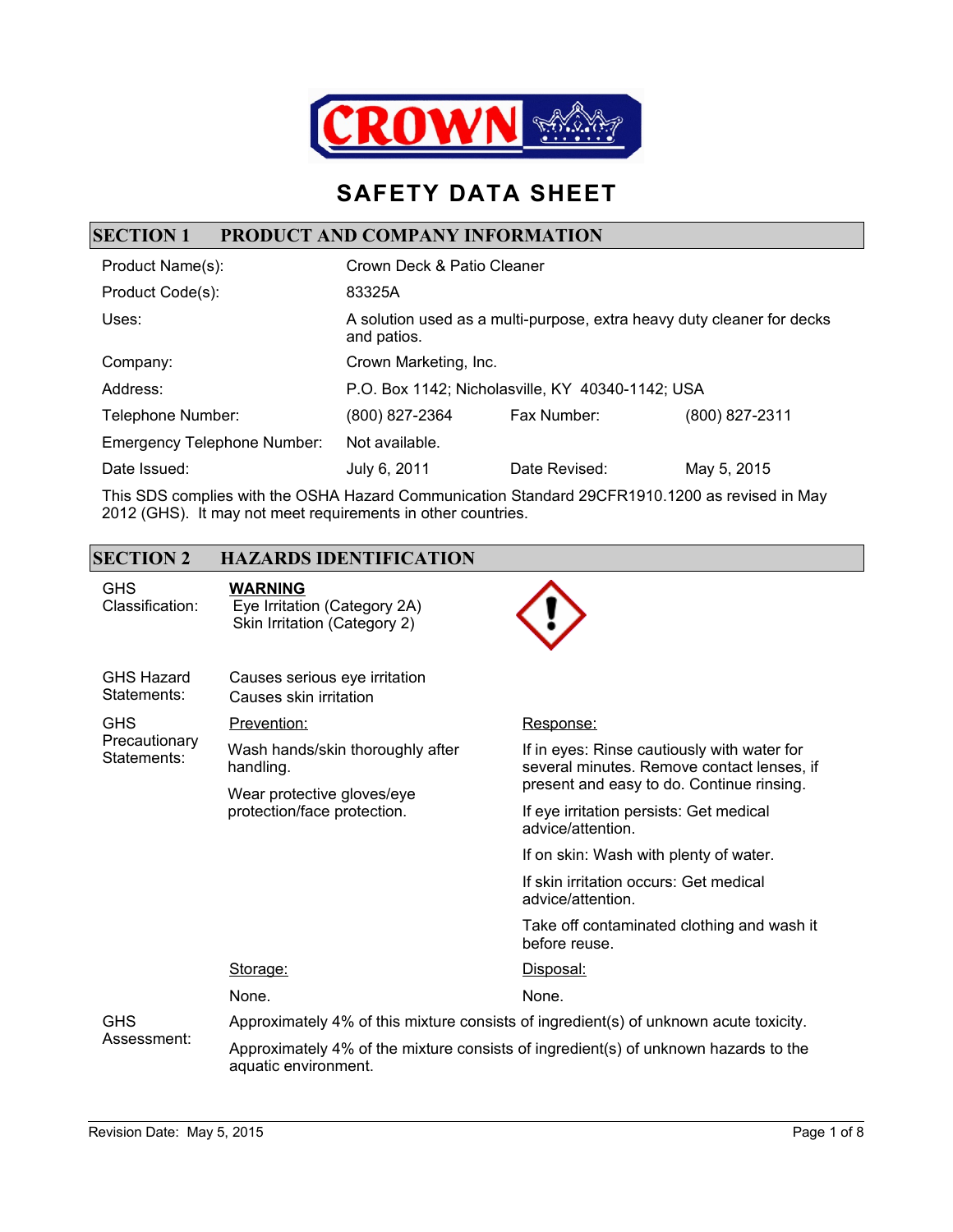### **SECTION 3 COMPOSITION / INGREDIENTS**

| <b>Component</b>                | <b>CAS Number</b> | <b>EC Number</b> | <b>Concentration</b> |
|---------------------------------|-------------------|------------------|----------------------|
| <b>IWater</b>                   | 7732-18-5         | 231-791-2        | $85.0 - 97.0\%$      |
| Ethylene Glycol Monobutyl Ether | 111-76-2          | 203-905-0        | $3.0 - 3.9\%$        |
| <b>Sodium metasilicate</b>      | 6834-92-0         | 229-912-9        | $0.5 - 2.0\%$        |

Trade Secret Claims: Specific chemical identity and/or exact percentage (concentration) of components has been withheld as a trade secret.

#### **SECTION 4 FIRST AID MEASURES**

| First Aid - Eyes:               | In case of contact, immediately flush eyes with plenty of water for at least 15<br>minutes. Get medical attention, if irritation develops.                                                                                                                                                                                                                                                                       |
|---------------------------------|------------------------------------------------------------------------------------------------------------------------------------------------------------------------------------------------------------------------------------------------------------------------------------------------------------------------------------------------------------------------------------------------------------------|
| First Aid - Skin:               | In case of contact, immediately flush skin with plenty of water for at least 15<br>minutes while removing contaminated clothing and shoes. Get medical attention<br>immediately if irritation develops and/or persists. Wash contaminated clothing<br>before reuse.                                                                                                                                              |
| First Aid - Ingestion:          | If swallowed and feel unwell, call a physician or poison control center. DO NOT<br>induce vomiting unless directed to do so by a physician or poison control center. If<br>victim is fully conscious, give a cupful of water. Never give anything by mouth to<br>an unconscious person.                                                                                                                          |
| First Aid - Inhalation:         | If respiratory symptoms or other symptoms of exposure develop, move victim away<br>from source of exposure and into fresh air. If symptoms persist, seek immediate<br>medical attention. If victim is not breathing, clear airway and immediately begin<br>artificial respiration. If breathing difficulties develop, oxygen should be<br>administered by qualified personnel. Seek immediate medical attention. |
| Effects - Acute and<br>Delayed: | Important Symptoms / Tissue redness/irritation, headache, nausea.                                                                                                                                                                                                                                                                                                                                                |
| Advice to Physician:            | Treat symptomatically.                                                                                                                                                                                                                                                                                                                                                                                           |

#### **SECTION 5 FIRE FIGHTING MEASURES**

| <b>Extinguishing Media:</b>                               | Treat surrounding material. Water spray, dry chemical, carbon dioxide, or<br>foam is recommended. Carbon dioxide can displace oxygen. Use caution<br>when applying carbon dioxide in confined spaces. |
|-----------------------------------------------------------|-------------------------------------------------------------------------------------------------------------------------------------------------------------------------------------------------------|
| Specific Hazards:                                         | This product is not flammable. This product may give rise to hazardous<br>vapors in a fire. Vapors/fumes may be irritating, corrosive and/or toxic.                                                   |
| Protective equipment and<br>procedures for fire-fighters: | Wear full protective clothing and self-contained breathing apparatus.                                                                                                                                 |
| <b>Additional Advice:</b>                                 | None.                                                                                                                                                                                                 |

### **SECTION 6 ACCIDENTAL RELEASE MEASURES**

| <b>Spill Procedures:</b>          | Wipe up spills with an absorbent towel/material and transfer into suitable<br>containers for recovery or disposal. Finally flush area with water.                                                                                            |
|-----------------------------------|----------------------------------------------------------------------------------------------------------------------------------------------------------------------------------------------------------------------------------------------|
| Personal Precautions:             | Wear suitable protective clothing.                                                                                                                                                                                                           |
| <b>Environmental Precautions:</b> | BULK QUANTITIES: Prevent this materials from entering drains or water<br>courses. Do not discharge directly to a water source. Advise Authorities if<br>spillage has entered watercourse or sewer or has contaminated soil or<br>vegetation. |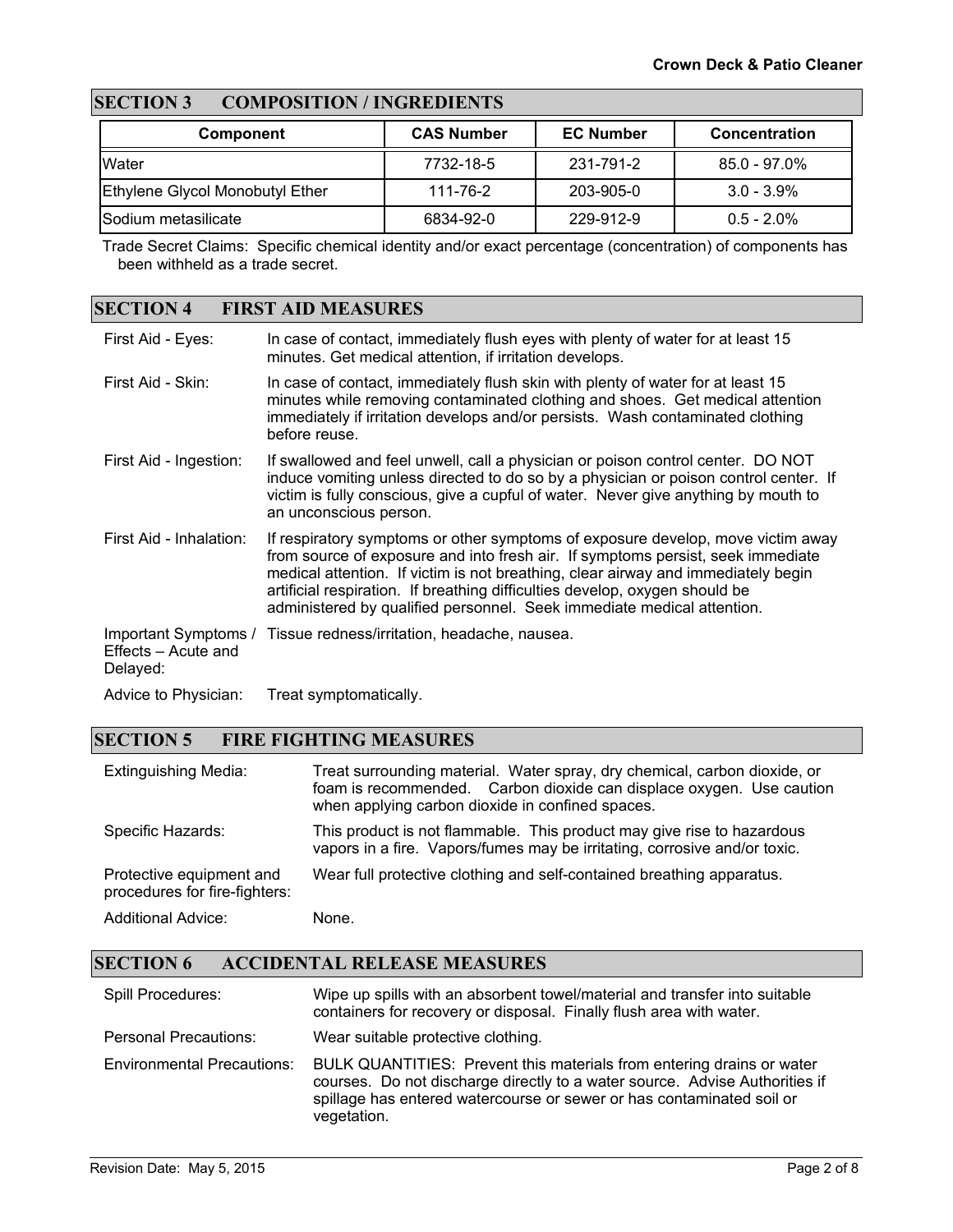#### **SECTION 7 HANDLING AND STORAGE**

| Handling:                 | Use this material in a well-ventilated area. If exposed to the solution, avoid contact<br>with skin and eyes. Wash thoroughly after handling solution.                                     |
|---------------------------|--------------------------------------------------------------------------------------------------------------------------------------------------------------------------------------------|
| Storage:                  | Use and store this material in dry areas at ambient temperatures away from heat,<br>direct sunlight and hot metal surfaces. Keep away from any incompatible materials<br>(see Section 10). |
| <b>Additional Advice:</b> | Store in original container. Store as directed by the manufacturer.                                                                                                                        |

## **SECTION 8 EXPOSURE CONTROLS AND PERSONAL PROTECTION**

| Occupational Exposure<br>Standards:     | Exposure limits are listed below, if they exist.                                                                                                                                                                    |
|-----------------------------------------|---------------------------------------------------------------------------------------------------------------------------------------------------------------------------------------------------------------------|
| Water:                                  | None.                                                                                                                                                                                                               |
| Ethylene Glycol<br>Monobutyl Ether:     | ACGIH TLV: 20 ppm TWA.<br>EU: 20 ppm (98mg/m3) TWA.<br>EU: 50 ppm (246mg/m3) STEL.<br>UK: 25 ppm TWA.<br>UK: 50 ppm STEL.<br>OSHA PEL: 50 ppm TWA.                                                                  |
| Sodium metasilicate:                    | None.                                                                                                                                                                                                               |
| <b>Engineering Control</b><br>Measures: | Engineering methods to prevent or control exposure are preferred. Methods<br>include process or personnel enclosure, mechanical ventilation (local<br>exhaust), and control of process conditions.                  |
| <b>Respiratory Protection:</b>          | A NIOSH certified self-contained breathing apparatus or air purifying<br>respirator with an organic cartridge may be used under conditions where<br>airborne concentrations are expected to exceed exposure limits. |
| Hand Protection:                        | The use of gloves impervious to the specific material handled is advised to<br>prevent skin contact, possible irritation and skin damage (see glove<br>manufacturer literature for information on permeability).    |
| Eye Protection:                         | Approved eye protection to safeguard against potential eye contact,<br>irritation, or injury is recommended. Depending on conditions of use,<br>goggles or a face shield may be necessary.                          |
| <b>Body Protection:</b>                 | Not required under normal use.                                                                                                                                                                                      |

#### **SECTION 9 PHYSICAL AND CHEMICAL PROPERTIES**

| <b>Physical State:</b>                        | Liquid                                                                                  |
|-----------------------------------------------|-----------------------------------------------------------------------------------------|
| Color:                                        | Colorless                                                                               |
| Odor:                                         | Mild, ether-like                                                                        |
| Odor Threshold:                               | 9.3 mg/l (Ethylene glycol monobutyl ether)                                              |
| pH:                                           | $12.0 - 13.0$                                                                           |
| Melting Point/Range (°C/°F):                  | ca. $0^{\circ}$ C / 32 $^{\circ}$ F (Water)                                             |
| Boiling Point/Range (°C/°F):                  | ca. 100°C / 212°F (Water)                                                               |
| Flash Point (PMCC) (°C/°F):                   | > 94°C / 201°F                                                                          |
| Evaporation Rate:                             | Not available.                                                                          |
| Flammability / Explosivity Limits in Air (%): | Not available.                                                                          |
| Vapor Pressure:                               | 0.88 mmHg (25°C) (Ethylene glycol monobutyl ether)<br>23.8 mmHg $(25^{\circ}C)$ (Water) |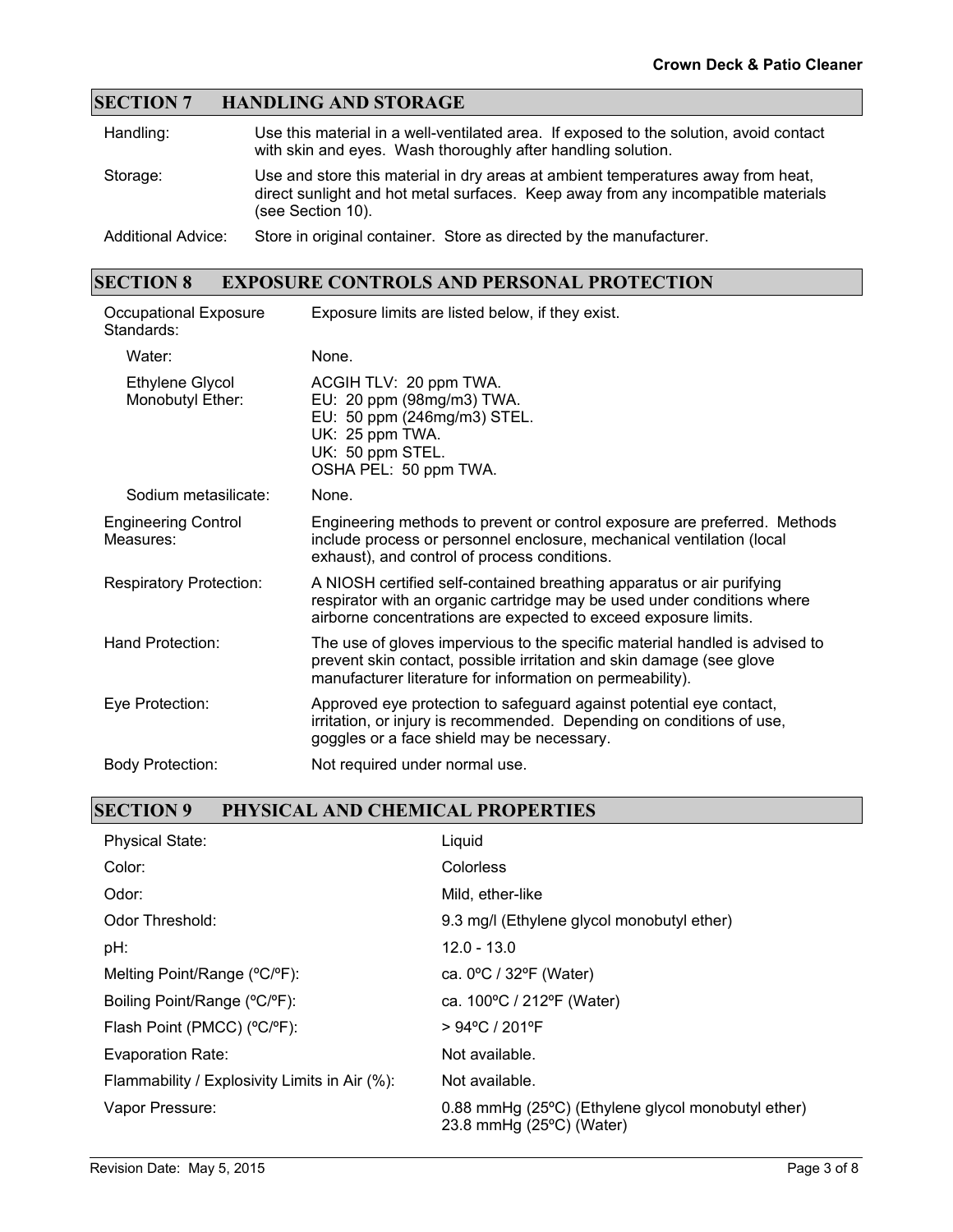### **SECTION 9 PHYSICAL AND CHEMICAL PROPERTIES**

| Vapor Density (Air = $1$ ):           | Not available.                                  |
|---------------------------------------|-------------------------------------------------|
| <b>Relative Density:</b>              | 1.022(20°C)                                     |
| Solubility in Water:                  | Completely soluble.                             |
| <b>Partition Coefficient:</b>         | Not available.                                  |
| Autoignition Temperature (°C/°F):     | Not available.                                  |
| Decomposition Temperature (°C/°F):    | Not available.                                  |
| Viscosity:                            | Not available.                                  |
| <b>Explosive Properties:</b>          | None.                                           |
| <b>Oxidizing Properties:</b>          | None.                                           |
| Volatile Organic Content (VOC) (g/l): | ca. 30.7 - 39.9 g/l (as defined by 40CFR51.100) |

#### **SECTION 10 STABILITY AND REACTIVITY**

| Reactivity:                          | Product will not undergo additional reaction.                                                                                            |
|--------------------------------------|------------------------------------------------------------------------------------------------------------------------------------------|
| Stability:                           | Stable under normal storage conditions.                                                                                                  |
| Hazardous Polymerization:            | Will not occur.                                                                                                                          |
| Conditions to Avoid:                 | Contact with incompatible materials, excessive heat.                                                                                     |
| Incompatibilities:                   | Oxidizing agents, strong acids.                                                                                                          |
| Hazardous Decomposition<br>Products: | Oxides of carbon, oxides of nitrogen, oxides of phosphorus, oxides of<br>sodium, oxides of sulfur, oxides of silicon, toxic by-products. |

#### **SECTION 11 TOXICOLOGICAL INFORMATION**

*If available, toxicity data for the product is given; otherwise component data is listed.*

| <b>Acute Toxicity:</b>                | This product is not expected to be appreciably toxic.<br>(Water) No data.<br>(Ethylene glycol monobutyl ether) Oral LD50 (rat) 1.48 g/kg; Dermal LD50<br>(rabbit) 400 mg/kg; Inhalation LC50 (rat) 450-486 ppm/4 hr<br>(Sodium metasilicate) Oral LD50 (rat) 1280 mg/kg |
|---------------------------------------|-------------------------------------------------------------------------------------------------------------------------------------------------------------------------------------------------------------------------------------------------------------------------|
| Skin Corrosion / Irritation:          | The product may be irritating to the skin.<br>(Water) No data.<br>(Ethylene glycol monobutyl ether) Slightly irritating to skin (rabbit).<br>(Sodium metasilicate) Corrosive to skin.                                                                                   |
| Serious Eye Damage /<br>Irritation:   | The product may be severely irritating to the eyes.<br>(Water) No data.<br>(Ethylene glycol monobutyl ether) Irritating to eyes (rabbit)<br>(Sodium metasilicate) Corrosive to eyes (rabbit). Irritating to eyes (rabbit -<br>5%)                                       |
| Respiratory or Skin<br>Sensitization: | The product is not expected to be dermally sensitizing.<br>(Water) No data.<br>(Ethylene glycol monobutyl ether) Not sensitizing in guinea pigs.<br>(Sodium metasilicate) Not dermally sensitizing (mouse).                                                             |
| Mutagenicity:                         | This product is not expected to be mutagenic.<br>(Water) No data.<br>(Ethylene glycol monobutyl ether) Generally not regarded as genotoxic.<br>(Sodium metasilicate) Not mutagenic (Ames test system and chromosome<br>aberration assay).                               |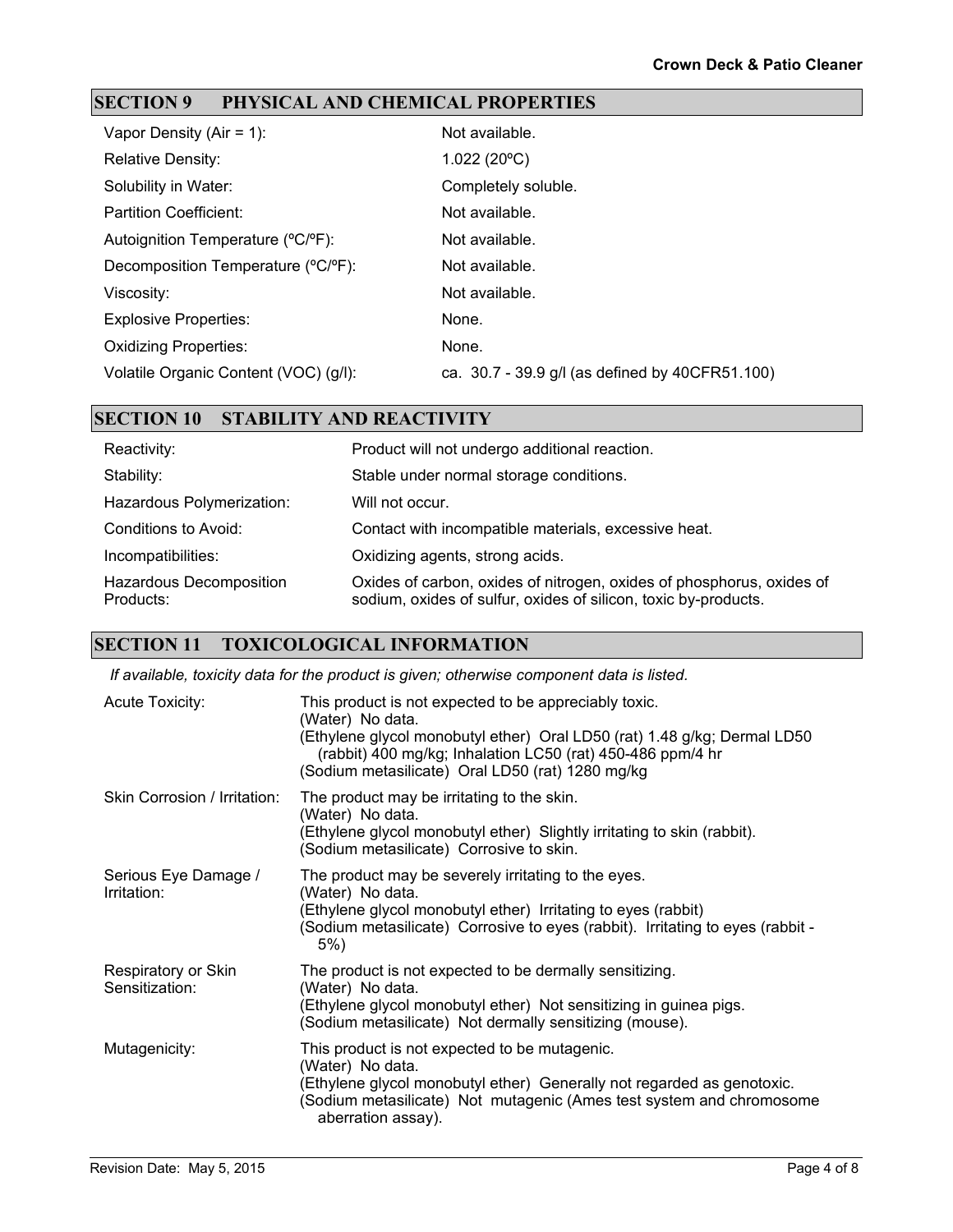#### **SECTION 11 TOXICOLOGICAL INFORMATION**

| Carcinogenicity:                                                                                          | This product is not expected to be carcinogenic.<br>(Water) No data.<br>(Ethylene glycol monobutyl ether) In inhalation studies there was some<br>evidence of carcinomas of the liver and stomach in mice. Studies on rats<br>were equivocal. Classified as non-carcinogenic in humans (IARC).<br>(Sodium metasilicate) No data. |
|-----------------------------------------------------------------------------------------------------------|----------------------------------------------------------------------------------------------------------------------------------------------------------------------------------------------------------------------------------------------------------------------------------------------------------------------------------|
| Reproductive /<br>Developmental Toxicity:                                                                 | This product is not expected to be developmentally harmful.<br>(Water) No data.<br>(Ethylene glycol monobutyl ether) No adverse reproductive or developmental<br>effects have been observed at less than toxic doses.<br>(Sodium metasilicate) No data.                                                                          |
| Chronic/Subchronic<br><b>Toxicity: Specific Target</b><br>Organ/Systemic Toxicity -<br>Single Exposure:   | (Water) No data.<br>(Ethylene glycol monobutyl ether) Significant changes to red blood cells have<br>been observed in rats and mice.<br>(Sodium metasilicate) No data.                                                                                                                                                           |
| Chronic/Subchronic<br><b>Toxicity: Specific Target</b><br>Organ/Systemic Toxicity -<br>Repeated Exposure: | (Water) No data.<br>(Ethylene glycol monobutyl ether) Adverse effects on the central nervous<br>system, kidneys and liver occur at higher exposure concentrations than do<br>the blood effects in rats.<br>(Sodium metasilicate) Orally dosed dogs developed kidney damage; this<br>effect was not observed in rats.             |
| <b>Aspiration Hazard:</b>                                                                                 | This product is not expected to be an aspiration hazard.                                                                                                                                                                                                                                                                         |
| Additional Information:                                                                                   | None.                                                                                                                                                                                                                                                                                                                            |

#### **SECTION 12 ECOLOGICAL INFORMATION**

*If available, ecological data for the product is given; otherwise component data is listed.*

| <b>Acute Ecotoxicity:</b>  | This product is not expected to be appreciably toxic to aquatic species.<br>(Water) No data.<br>(Ethylene glycol monobutyl ether) LC50 (Rainbow trout) > 1000 mg/l/96 hr;<br>LC50 (Fathead minnow) 2137 mg/l/96 hr; LC50 (Daphnia magna) 1720<br>mg/l/24 hr.<br>(Sodium metasilicate) LC50 (Mosquito fish) 2320 mg/l/96 hr. |
|----------------------------|-----------------------------------------------------------------------------------------------------------------------------------------------------------------------------------------------------------------------------------------------------------------------------------------------------------------------------|
| Mobility:                  | (Water) No data.<br>(Ethylene glycol monobutyl ether) Expected to have high mobility based<br>upon an estimated Koc of 67.<br>(Sodium metasilicate) No data.                                                                                                                                                                |
| Persistence/Degradability: | (Water) No data.<br>(Ethylene glycol monobutyl ether) Expected to rapidly degrade in water.<br>(Sodium metasilicate) No data.                                                                                                                                                                                               |
| Bioaccumulation:           | (Water) No data.<br>(Ethylene glycol monobutyl ether) An estimated BCF of 3 suggests the<br>potential for bioconcentration in aquatic organisms is low.<br>(Sodium metasilicate) No data.                                                                                                                                   |
| Other adverse effects:     | None.                                                                                                                                                                                                                                                                                                                       |

#### **SECTION 13 DISPOSAL CONSIDERATION**

Environmental precautions: BULK QUANTITIES: Prevent the material from entering drains or water courses. Do not discharge directly to a water source. Advise Authorities if spillage has entered watercourse or sewer or has contaminated soil or vegetation.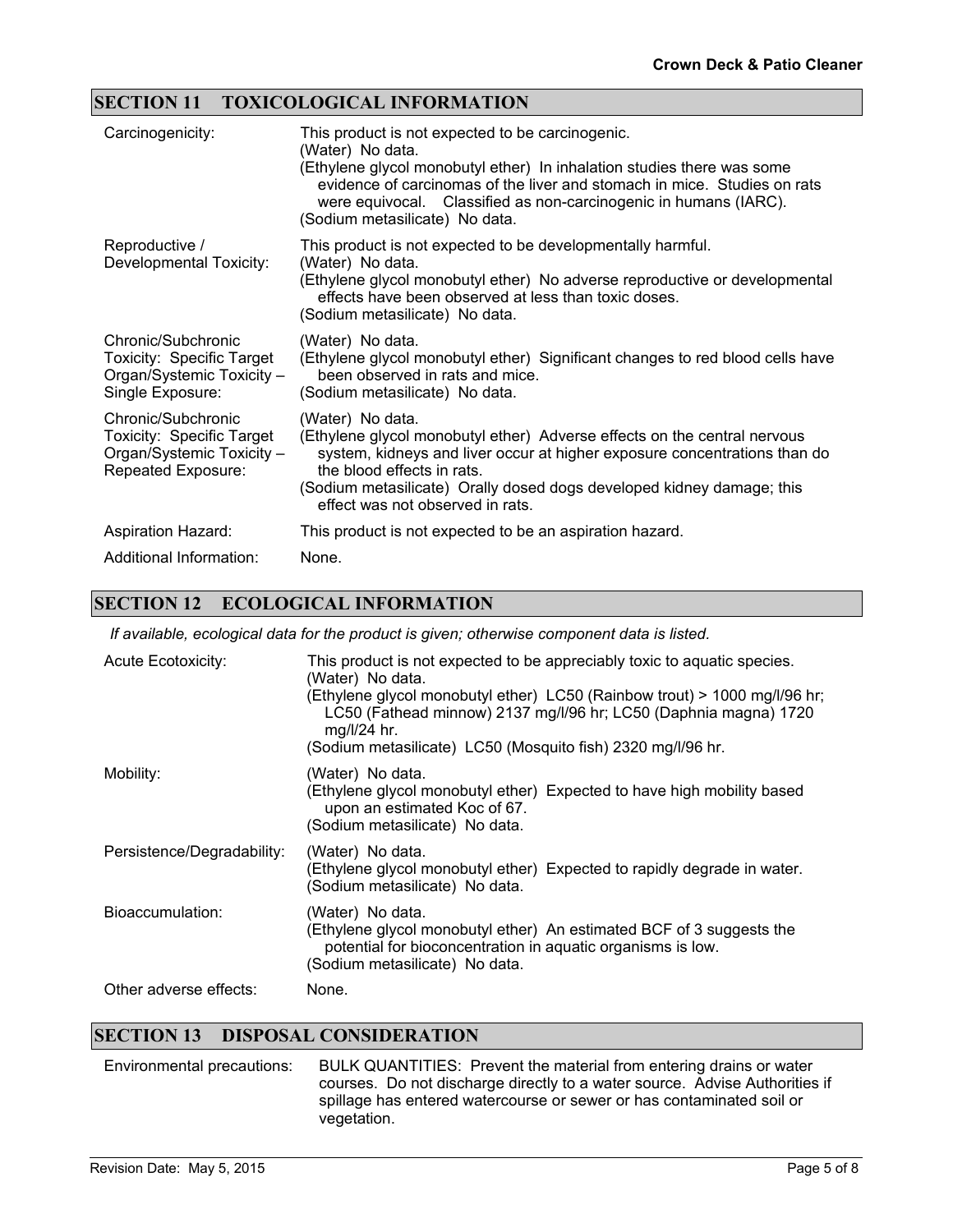#### **SECTION 13 DISPOSAL CONSIDERATION**

| Product Disposal:          | Dispose in accordance with all local, state (provincial), and federal<br>regulations. Under RCRA, it is the responsibility of the product's user to<br>determine at the time of disposal, whether the product meets RCRA criteria<br>for hazardous waste. This is because the product uses, transformations,<br>mixtures, processes, etc. may render the resulting materials hazardous. |
|----------------------------|-----------------------------------------------------------------------------------------------------------------------------------------------------------------------------------------------------------------------------------------------------------------------------------------------------------------------------------------------------------------------------------------|
| <b>Container Disposal:</b> | Do not remove label until container is thoroughly cleaned. Empty<br>containers may contain hazardous residues. This material and its<br>container must be disposed of in a safe way.                                                                                                                                                                                                    |

#### **SECTION 14 TRANSPORT INFORMATION**

| DOT Proper Shipping Name:   | Not regulated. |
|-----------------------------|----------------|
| UN Number:                  | None.          |
| UN Class:                   | None.          |
| <b>UN Packaging Group:</b>  | None.          |
| <b>Reportable Quantity:</b> | None.          |
| Marine Pollutant:           | None.          |

*Transportation classifications may vary by container volume and may be influenced by regional or country variations in regulations. Consult current IATA Regulations prior to shipping by air.*

#### **SECTION 15 REGULATORY INFORMATION**

| <b>US Toxic Substance Control</b><br>Act:               | All components of this product are in compliance with the inventory<br>listing requirements of the U.S. Toxic Substances Control Act (TSCA)<br>Chemical Substance Inventory.                                       |
|---------------------------------------------------------|--------------------------------------------------------------------------------------------------------------------------------------------------------------------------------------------------------------------|
| <b>Canadian Domestic Substance</b><br>List:             | All components of this product are listed or exempt from listing on the<br>Domestic Substance List.                                                                                                                |
| EU Existing Inventory of<br><b>Chemical Substances:</b> | All components of this product are in compliance with the inventory<br>listing requirements of the E.U. Existing Inventory of Chemical<br>Substances (EINECS). All components have been pre-listed under<br>REACh. |
| TSCA Sec. 12(b) Export<br>Notification:                 | This product does not contain a chemical at or above de minimis<br>concentrations which requires reporting.                                                                                                        |
| Canadian WHMIS                                          | D.2.B                                                                                                                                                                                                              |
| Classification:                                         | This product has been classified in accordance with the hazard criteria of<br>the CPR and the SDS contains all of the information required by the<br>CPR.                                                          |
| Massachusetts Right-To-Know:                            | This product contains materials subject to disclosure under the<br>Massachusetts' Right-To-Know Law:<br>- Ethylene glycol monobutyl ether                                                                          |
| New Jersey Right-To-Know:                               | This product contains materials subject to disclosure under the New<br>Jersey's Right-To-Know Law:<br>- Ethylene glycol monobutyl ether (0275)                                                                     |
| Pennsylvania Right-To-Know:                             | This product contains materials subject to disclosure under the<br>Pennsylvania's Right-To-Know Law:<br>- Ethylene glycol monobutyl ether                                                                          |
| California Proposition 65:                              | This product contains materials which the State of California has found<br>to cause cancer, birth defects or other reproductive harm:<br>- Ethylene oxide (trace residual - < 20ppm)                               |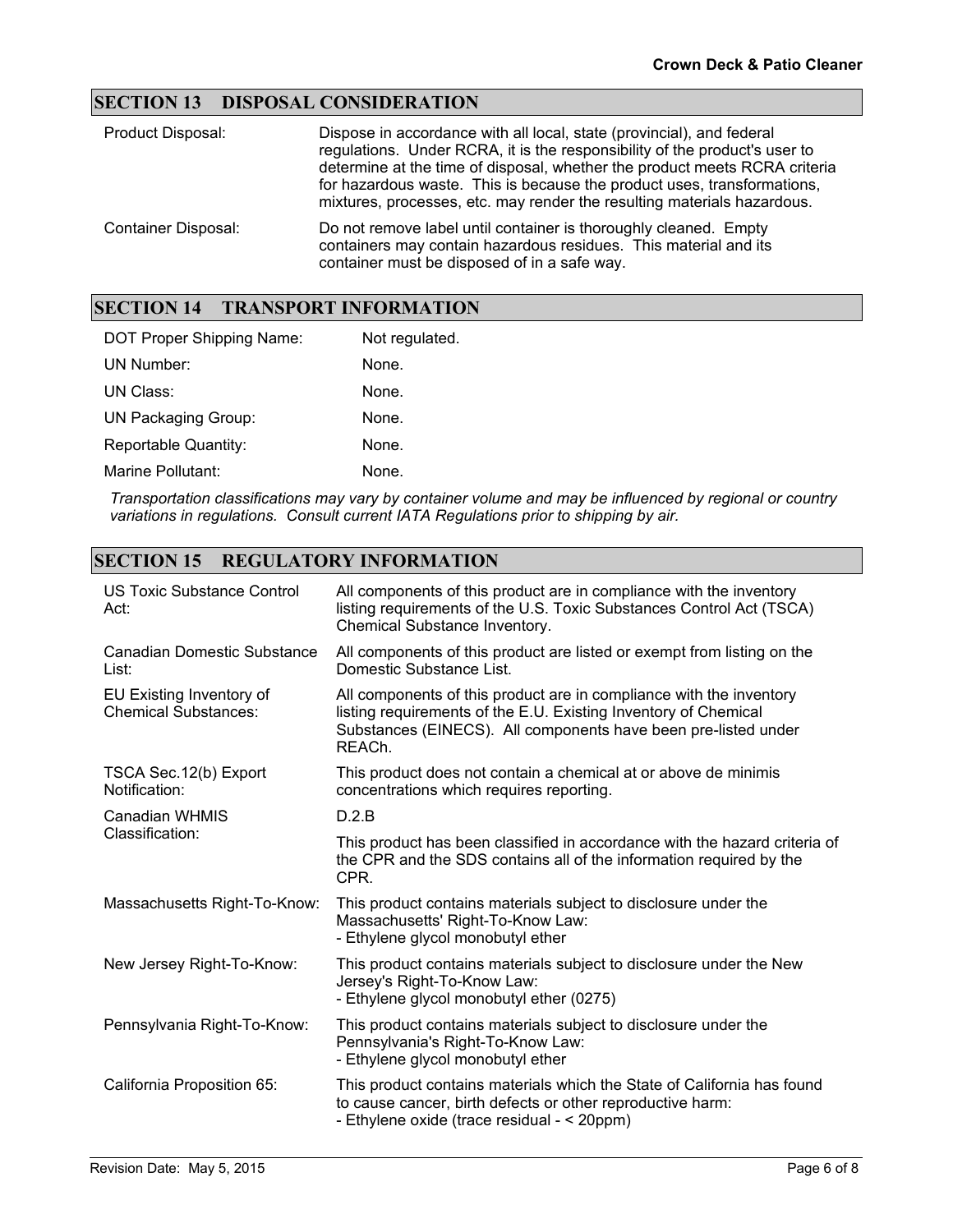### **SECTION 15 REGULATORY INFORMATION**

|                                                                          |                                  | - Formaldehyde (trace residual - < 2ppm)<br>- Nitrilotriacetic acid, trisodium salt monohydrate - < 0.003%)                   |
|--------------------------------------------------------------------------|----------------------------------|-------------------------------------------------------------------------------------------------------------------------------|
| <b>SARA TITLE III-Section</b><br>311/312 Categorization (40<br>CFR 370): | Immediate (acute) hazard         |                                                                                                                               |
| SARA TITLE III-Section 313<br>(40 CFR 372):                              | above de minimis concentrations: | This product contains materials which are listed in Section 313 at or<br>- Ethylene glycol monobutyl ether (as glycol ethers) |
| <b>CERCLA Hazardous</b><br>Substance (40 CFR 302)                        | Section 304 of EPCRA:            | This product contains materials subject to reporting under CERCLA and<br>- Ethylene glycol monobutyl ether (as glycol ethers) |
| Water Hazard Class (WGK):                                                |                                  | This product is slightly water-endangering (WGK=1).                                                                           |
| Other Chemical Inventories:                                              | Australia (AICS):                | All components listed or exempt from listing.                                                                                 |
|                                                                          | China (IECSC):                   | All components listed.                                                                                                        |
|                                                                          | Japan (ENCS):                    | All components listed or exempt from listing.                                                                                 |
|                                                                          | Korea (KCI):                     | All components listed or exempt from listing.                                                                                 |
|                                                                          | Philippines (PICCS):             | All components listed.                                                                                                        |

## **SECTION 16 OTHER INFORMATION**

| NFPA Rating - HEALTH:        | 2                                                                                                                                                                                                                 |                                                                                                                                                                                                                                                                                                                                                                                                                                                                                                                                                                                                                                                                                                                                                                                                                                                                                                                       |             |
|------------------------------|-------------------------------------------------------------------------------------------------------------------------------------------------------------------------------------------------------------------|-----------------------------------------------------------------------------------------------------------------------------------------------------------------------------------------------------------------------------------------------------------------------------------------------------------------------------------------------------------------------------------------------------------------------------------------------------------------------------------------------------------------------------------------------------------------------------------------------------------------------------------------------------------------------------------------------------------------------------------------------------------------------------------------------------------------------------------------------------------------------------------------------------------------------|-------------|
| NFPA Rating - FIRE:          | 1                                                                                                                                                                                                                 |                                                                                                                                                                                                                                                                                                                                                                                                                                                                                                                                                                                                                                                                                                                                                                                                                                                                                                                       |             |
| NFPA Rating - REACTIVITY:    | 0                                                                                                                                                                                                                 |                                                                                                                                                                                                                                                                                                                                                                                                                                                                                                                                                                                                                                                                                                                                                                                                                                                                                                                       |             |
| NFPA Rating - SPECIAL:       | <b>NONE</b>                                                                                                                                                                                                       |                                                                                                                                                                                                                                                                                                                                                                                                                                                                                                                                                                                                                                                                                                                                                                                                                                                                                                                       |             |
| SDS Date Issued:             | July 6, 2011                                                                                                                                                                                                      |                                                                                                                                                                                                                                                                                                                                                                                                                                                                                                                                                                                                                                                                                                                                                                                                                                                                                                                       |             |
| <b>SDS Current Version:</b>  | 2.1                                                                                                                                                                                                               | Version Date:                                                                                                                                                                                                                                                                                                                                                                                                                                                                                                                                                                                                                                                                                                                                                                                                                                                                                                         | May 5, 2015 |
| <b>SDS Revision History:</b> |                                                                                                                                                                                                                   | v2.1 Review and update to GHS format.                                                                                                                                                                                                                                                                                                                                                                                                                                                                                                                                                                                                                                                                                                                                                                                                                                                                                 |             |
| Abbreviations:               | GHS:<br>$CAS#$ :<br>OSHA:<br>NFPA:<br>DOT:<br>RCRA:<br>TLV:<br>TWA:<br>PEL:<br>STEL:<br>WEEL:<br>AIHA:<br>NTP:<br>IARC:<br>$R^{\ldots}$<br>$S$ :<br>LD50:<br>LC50:<br>EC50:<br><b>BCF</b><br>BOD:<br>Koc:<br>Tlm: | Globally Harmonized System of Classification and Labeling of<br>Chemicals<br><b>Chemical Abstract Services Number</b><br>ACGIH: American Conference of Governmental Industrial Hygienists<br>Occupational Safety and Health Administration<br>National Fire Protection Association<br>US Department of Transportation<br>US Resource Conservation and Recovery Act<br><b>Threshold Limit Value</b><br>Time-Weighted Average<br>Permissible Exposure Limit<br>Short Term Exposure Limit<br>Workplace Environmental Exposure Levels<br>American Industrial Hygiene Association<br>National Toxicology Program<br>International Agency for Research on Cancer<br><b>Risk</b><br>Safety<br>Lethal Dose 50%<br>Lethal Concentration 50%<br><b>Effective Concentration 50%</b><br><b>Bioconcentration Factor</b><br><b>Biological Oxygen Demand</b><br>Soil Organic Carbon Partition Coefficient.<br>Median Tolerance Limit |             |